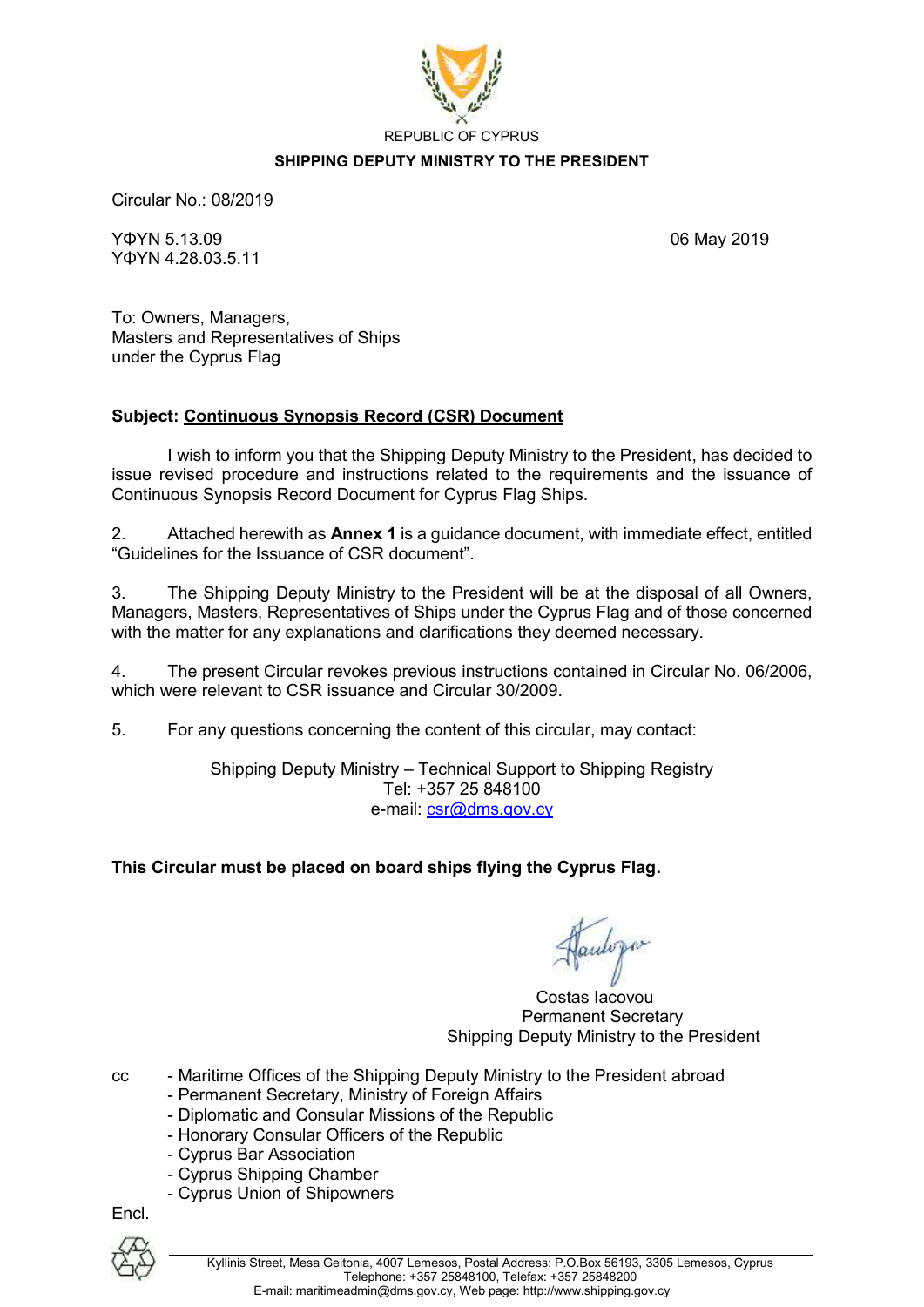#### **Annex 1 Guidelines for the Issuance of CSR document**

# **1 Background**

The International Convention for the Safety of Life at Sea 1974, as amended, (SOLAS 74), Chapter XI-1, Regulation 5 requires every ship to which Chapter I of SOLAS applies to be issued with a Continuous Synopsis Record (CSR) document. The CSR document is intended to provide an on-board record of the history of the ship with respect to the information recorded therein.

# **2 Applicability**

2.1 Cargo ships of more than 500 gross tonnage and all passenger ships engaged on international voyages shall be issued with a CSR document.

# **3 Definitions & Abbreviations**

"Administration" means the government whose flag the vessel is entitled to fly.

"Cargo Ship" means any ship which is not a passenger ship.

"Company" means the owner of the ship or any other organisation or person such as the manager, or the bareboat charterer, who has assumed the responsibility for the operation of the ship from the owner of the ship (regulation IX/1 of SOLAS 74).

"CSR" means Continuous Synopsis Record

"CSR Document" means the CSR document issued by the Administration

"CSR Form 1": Application for Continuous Synopsis Record Document for the Ship with IMO Number:

"CSR Form 2": Amendments to the Continuous Synopsis Record Document No…. for the Ship with IMO Number:

"CSR Form 3": Index of amendments to the Continuous Synopsis Record Document No…. for the Ship with IMO Number:

"DoC": Document of Compliance

"ISSC": International Ship Security Certificate

"Passenger Ship" means a ship which carries more than twelve passengers.

"SMC": Safety Management Certificate

"SOLAS 74": The International Convention for the Safety of Life at Sea, 1974, as amended.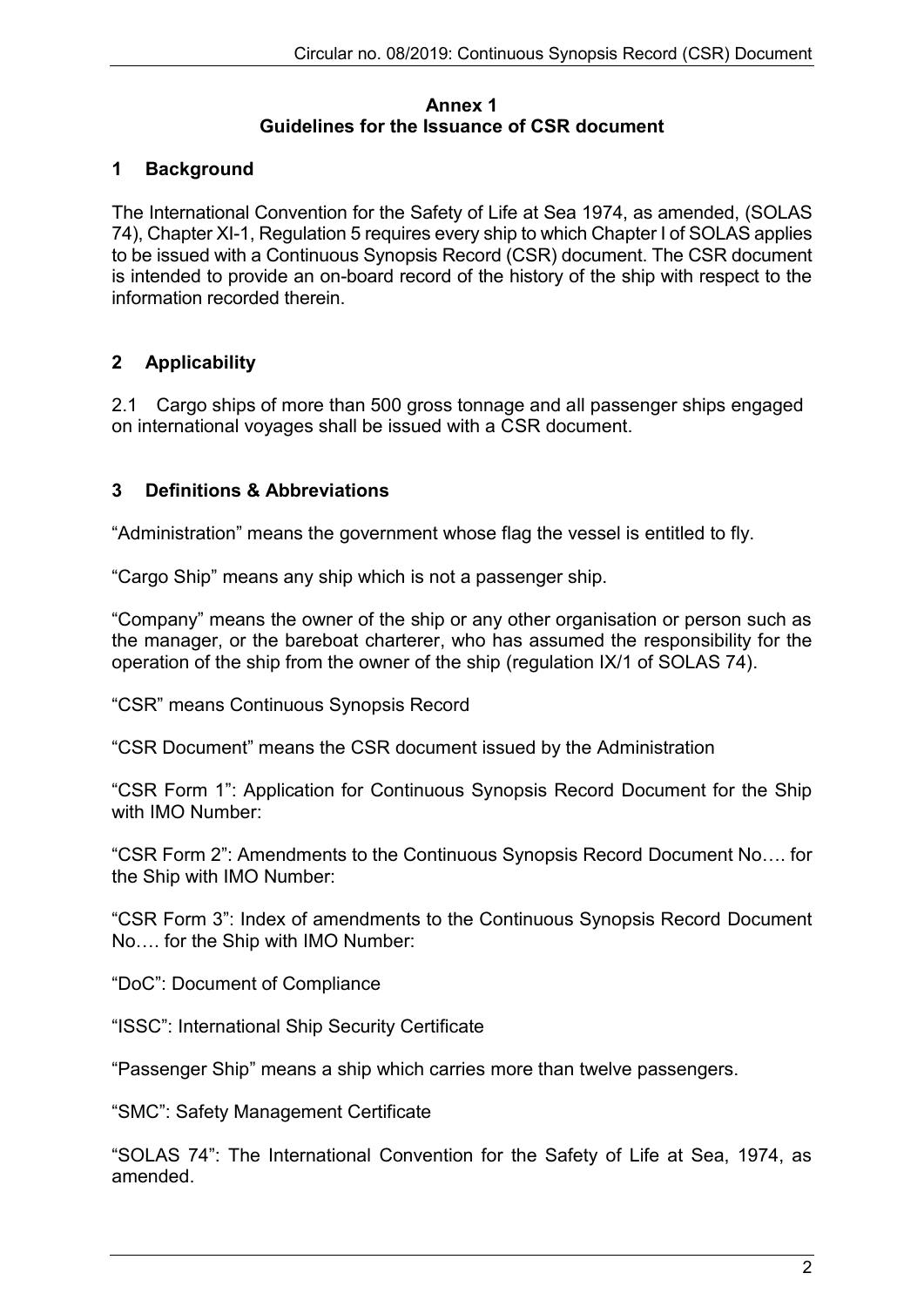# **4 The CSR Document – General Information**

4.1 A CSR document for a ship can only be issued by the Administration. The first CSR document issued to a ship is numbered "1" and subsequent CSR documents are to be sequentially numbered. The sequential numbering continues across change of flag through out the life of the ship.

4.2 Each original CSR shall be sent to the ship and kept on-board throughout its lifetime. The Administration is required to keep a copy of each CSR document issued to the ship.

4.3 Whenever issuing a CSR document to a ship, the Administration will have to provide all information in boxes 1 to 16. If an information is not applicable then relevant fields must be indicated with "N/A".

4.4 The information regarding the bareboat charterer has to be completed if the ship is actually bareboat chartered and when the Administration requires the registration of bareboat charterer to its registration.

# **5 Issuance of CSR by Cyprus - CSR Applications and Amendments**

This Administration accepts requests, application forms and amendment forms from:

- (i) The owner of the ship; or
- (ii) The Management Company of the ship; or
- (iii) The Master of the ship; or

(iv) An Authorised representative of the owner or management company, provided that the name and contact details have been communicated to this Administration by either the owner or the manager of the ship prior to the submission of the application / forms.

# **5.1 Registration on new build ships – First CSR Document**

For first CSR document, Company or Master must complete the CSR Form 1 (Application for First CSR Document). Original CSR Form 1 must be kept on-board the ship's CSR File until original CSR No.1 is delivered on board.

For the issuance of the first CSR document, the following documents (if applicable) must be forwarded to this Administration:

- (i) Copy of CSR Form 1, and
- (ii) Copy of company's DoC,
- (iii) Copy of ship's SMC, and
- (iv) Copy of ship's ISSC, and
- (v) Copy of ship's Class Certificate.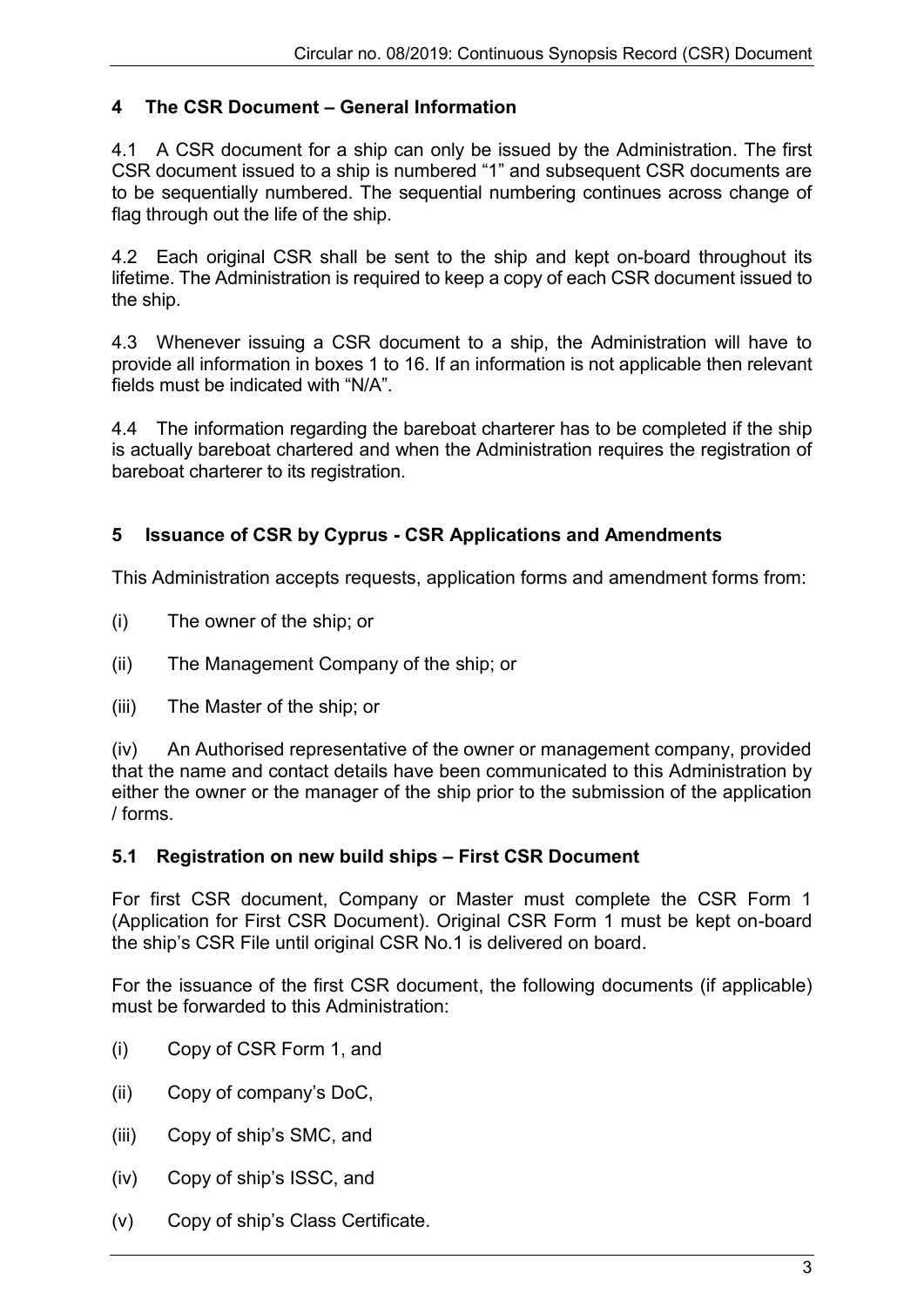# **5.2 Change of Flag – New CSR Document**

When a ship will be flagging into the Cyprus Register, Company or Master must complete the CSR Form 2 (Amendments to the CSR Document No.) and CSR Form 3 (Index of amendments to the CSR Document No.). Original CSR Forms 2 & 3 to be attached on the current CSR document until the new original CSR document is delivered on-board.

For the issuance of new CSR document, the following documents (if applicable) must be forwarded to this Administration:

- (i) Copies of CSR Forms 2 & 3, and
- (ii) Copies of all previous CSR documents, and
- (iii) Copy of company's DoC,
- (iv) Copy of ship's SMC, and
- (v) Copy of ship's ISSC, and
- (vi) Copy of ship's Class Certificate.

# **5.3 Existing ships on the Register of Cyprus Ships – Amended CSR Document**

In case of any changes of the information record on the current Cyprus CSR document, Company or Master must fill in only these changes on CSR Form 2 and complete CSR Form 3. Original CSR Forms 2 & 3 to be attached on the current CSR document until the amended original CSR is delivered on-board.

For the issuance of amended CSR document the following documents must be forwarded to this Administration:

(i) Copies of CSR Forms 2 & 3, and

(ii) Relevant documents for changes relating to the entries of details 6 to 14 (i.e. new certificates).

# **5.4 Leaving the Register of Cyprus Ships – Closed CSR Document**

When a ship is to be deleted from the Register of Cyprus Ships and in order to speed up the issuance of the closed CSR document, the owners / managers / master / authorised representatives must communicate in writing the name of ship's new flag.

# **5.5 CSR Document for Parallel-In and Parallel-Out Registered Ships**

### **5.5.1 Parallel-In Registered Ships**

In cases of Parallel-In registrations (i.e. a ship remains registered in a foreign register but flies the flag of Cyprus under the terms of a bareboat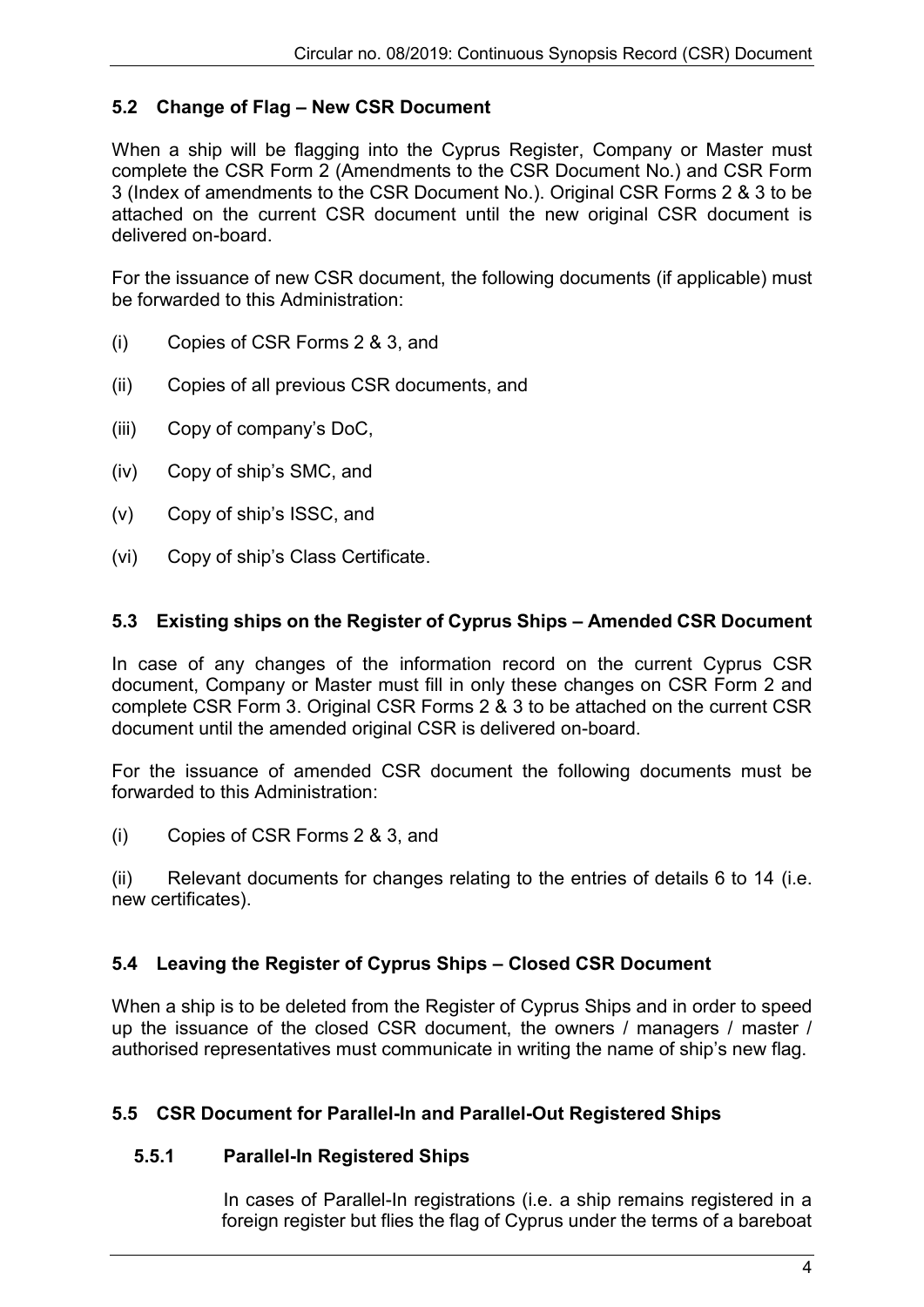charter), above procedures 5.2, 5.3 and 5.4 are applicable for the issuance of new, amended or closed CSR documents.

# **5.5.2 Parallel-Out Registered Ships**

In cases of Parallel-Out registrations (i.e. when a ship remains registered in the Register of Cyprus Ships but flies the flag of foreign country), this Administration issues CSR document evidencing that transaction. Therefore, the owners are requested to ensure that a relevant request is submitted to this administration and relevant CSR document is received prior of the issuance of new CSR document from the foreign registry.

# **6 Actions by the Master when receiving original CSR Document**

When receiving the Original CSR document on-board, the Master must check the sequential number and review the document to ensure that all entries are correct and in accordance of the amended form(s) attached to the current CSR document (if not the first CSR Document). After verified that sequential number and entries are correct the Master shall date and sign the second page of the CSR document. The CSR document shall then be placed in the ship's CSR File.

If the Master identifies any inconsistencies or mistakes on the new CSR document received on-board, this Administration shall be immediately informed for further actions.

# **7 Lost CSR Documents**

# **7.1 Lost CSR documents of existing ships on the Register of Cyprus Ships**

If for any reason, the CSR document(s) issued by this Administration is/are lost or damaged the owners / managers / Master / authorised representatives should contact this Administration in order to provide signed and stamped duplicates.

# **7.2 Lost CSR documents of deleted ships from the Register of Cyprus Ships.**

When a ship is deleted from the Register of Cyprus Ships and the original CSR document or CSR documents issued by this Administration to the ship are not onboard the ship, all missing CSR documents will be re-issued provided that:

- (i) A written request is submitted to this Administration by the new owner providing sufficient reasoning; and
- (ii) The new owner has appointed an authorised representative (name of whom to be notified to this Administration) to collect these documents from the offices of the Shipping Deputy Ministry in Limassol – Cyprus; and
- (iii) The appropriate fees have been paid to this Administration in advance.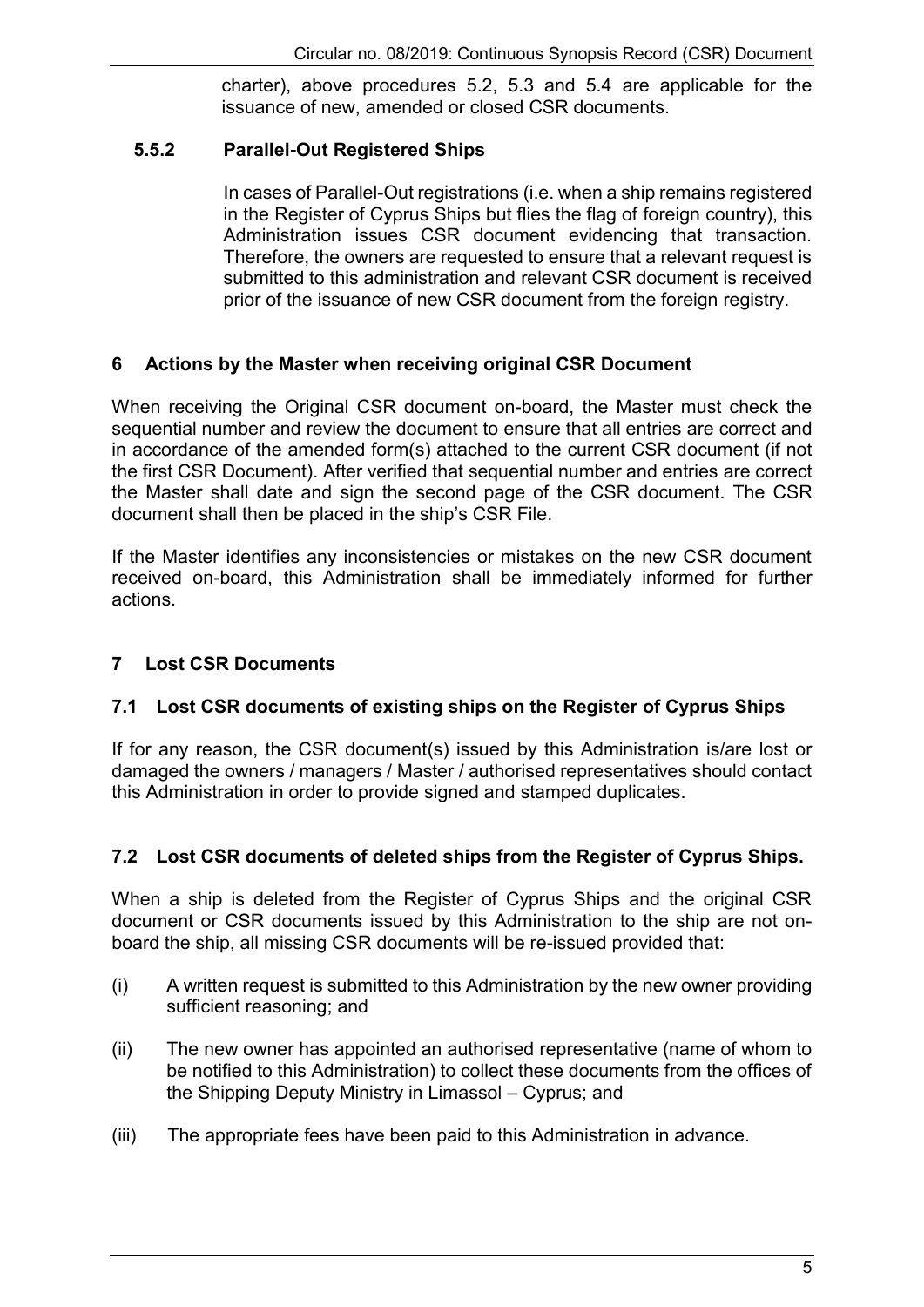# **8 CSR Forms**

### 8.1 CSR Form 1: Application for First Continuous Synopsis Record Document for the Ship with IMO Number:

The CSR Form 1 shall be completed **only** when the application is **for the ship's first CSR document**.

8.2 CSR Form 2: Amendments to the Continuous Synopsis Record Document No…. for the Ship with IMO Number:

The CSR Form 2 shall be completed when the application is **for flagging into** the Cyprus Register or when the application is **for amending** the existing Cyprus CSR document.

8.3 CSR Form 3: Index of amendments to the Continuous Synopsis Record Document No…. for the Ship with IMO Number:

The CSR Form 3 shall be completed when the application is **for flagging into** the Cyprus Register or when the application is **for amending** the existing Cyprus CSR document.

The CSR Form 1 must be available on board until the original CSR No.1 has been received on board.

The CSR Forms 2 & 3 must be attached on the ship's current CSR document until the original amended CSR document has been received on board.

Although CSR Forms 1,2 & 3 are not mandatory to be kept on board after the relevant CSR document is received on board, this Administration advises the ships' owners, managers and masters to keep them in CSR file in order to avoid unnecessary issues/discussions with port authorities.

Blank CSR Forms may be downloaded from Shipping Deputy Ministry to the President web site at the address: [www.shipping.gov.cy](http://www.shipping.gov.cy/) 

# **9 Contact Details**

All applications for the issuance of CSR documents or enquiries for further information on the matter shall be addressed by e-mail to **[csr@dms.gov.cy](mailto:csr@dms.gov.cy)** or by telephone to **+357 25 848100**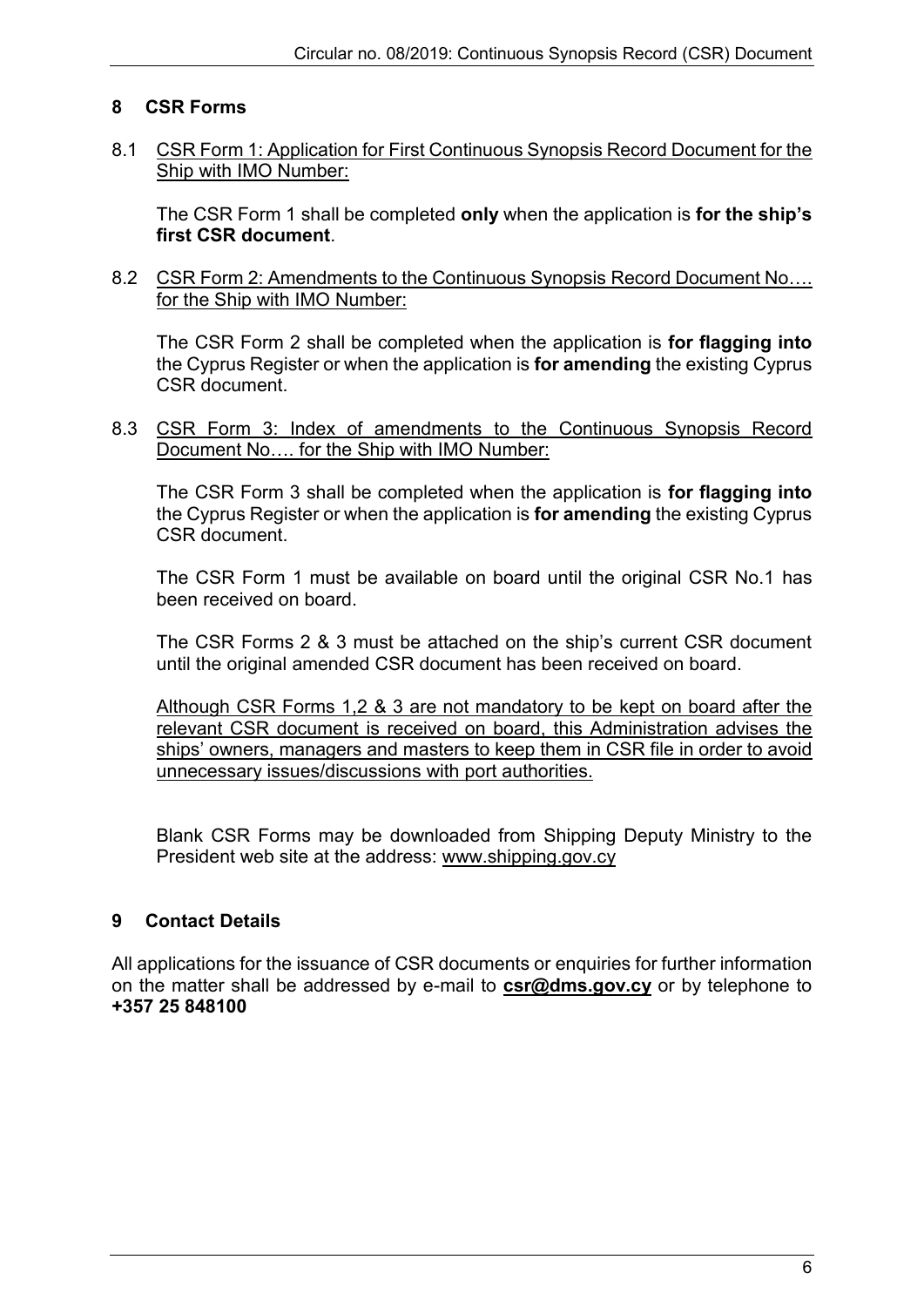CSR FORM 1

#### **APPLICATION FOR FIRST CONTINUOUS SYNOPSIS RECORD DOCUMENT FOR THE SHIP WITH IMO NUMBER:**

|                  |                                                                      | <b>INFORMATION</b> |
|------------------|----------------------------------------------------------------------|--------------------|
| 1.               | This documents applies from (date):                                  |                    |
| $\overline{2}$ . | Flag State:                                                          |                    |
| 3.               | Date of registration with the State                                  |                    |
|                  | indicated in 2:                                                      |                    |
| 4.               | Name of ship:                                                        |                    |
| 5.               | Port of registration:                                                |                    |
| 6.               | Name of current registered owner (s):                                |                    |
|                  | Registered address (es):                                             |                    |
| 7.               | Registered owner identification                                      |                    |
|                  | number                                                               |                    |
| 8.               | If applicable, name of current                                       |                    |
|                  | registered bareboat chatterer (s):                                   |                    |
|                  | Registered address (es):                                             |                    |
| 9.               | Name of Company (International                                       |                    |
|                  | Safety Management)                                                   |                    |
|                  | Registered address (es):                                             |                    |
|                  | Address (es) of its safety management                                |                    |
|                  | activities:                                                          |                    |
| 10.              | Company identification number                                        |                    |
| 11.              | Name of all classification societies with                            |                    |
|                  | the ship which the ship is classed:<br>Administration / Government / |                    |
|                  |                                                                      |                    |
| 12.              | Recognized Organization which issued<br>Document of Compliance:      |                    |
|                  | Body which carried out the audit (if                                 |                    |
|                  | different):                                                          |                    |
|                  | Administration / Government /                                        |                    |
| 13.              | Recognized Organization which issued                                 |                    |
|                  | Safety Management Certificate:                                       |                    |
|                  | Body which carried out the audit (if                                 |                    |
|                  | different):                                                          |                    |
|                  | Administration / Government /                                        |                    |
| 14.1             | Recognized Organization which issued                                 |                    |
|                  | International Ship Security Certificate:                             |                    |
|                  | Body which carried out the audit (if                                 |                    |
|                  | different):                                                          |                    |
|                  | Date on which the ship ceased to be                                  |                    |
| 15.              | registered with the State indicated in                               |                    |
|                  | 2:                                                                   |                    |
| 16.              | Remarks (insert relevant information as                              |                    |
|                  | appropriate):                                                        |                    |

**THIS IS TO CERTIFY THAT this record is correct in all respects:** 

**Issued by the Company or Master Date of issue: Signature of authorized person: Name of authorized person:**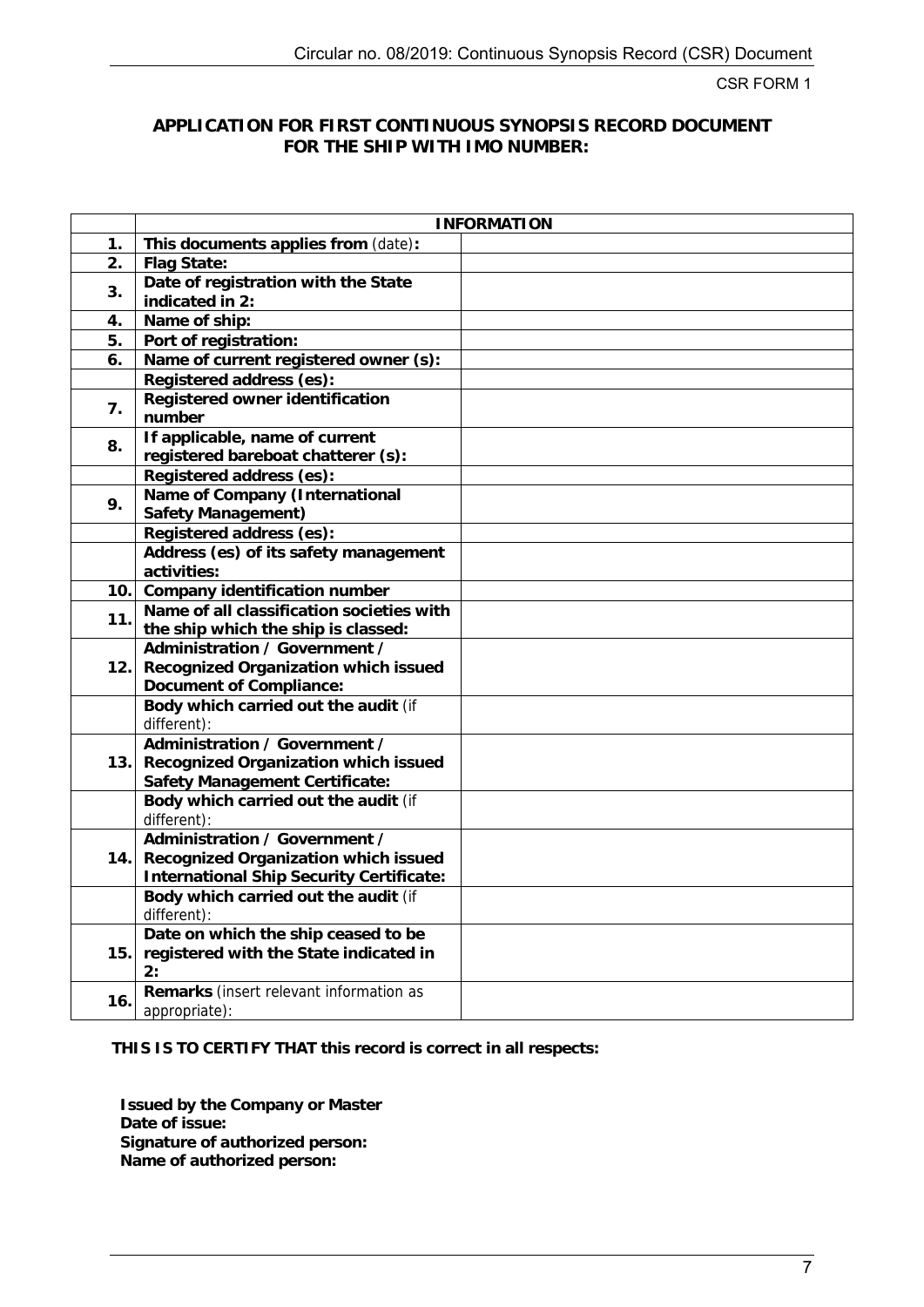CSR FORM 2

# **AMENDMENTS TO THE CONTINUOUS SYNOPSIS RECORD DOCUMENT NO. FOR THE SHIP WITH IMO NUMBER:**

**The amendments are shown in the table. Indicate N/A for all items not being changed.** 

|                  | <b>INFORMATION</b>                                                     |  |  |
|------------------|------------------------------------------------------------------------|--|--|
| 1.               | This documents applies from (date):                                    |  |  |
| $\overline{2}$ . | Flag State:                                                            |  |  |
| 3.               | Date of registration with the State                                    |  |  |
|                  | indicated in 2:                                                        |  |  |
| 4.               | Name of ship:                                                          |  |  |
| 5.               | Port of registration:                                                  |  |  |
| 6.               | Name of current registered owner (s):                                  |  |  |
|                  | Registered address (es):                                               |  |  |
| 7.               | Registered owner identification                                        |  |  |
|                  | number                                                                 |  |  |
| 8.               | If applicable, name of current                                         |  |  |
|                  | registered bareboat chatterer (s):                                     |  |  |
|                  | Registered address (es):                                               |  |  |
| 9.               | Name of Company (International                                         |  |  |
|                  | Safety Management)                                                     |  |  |
|                  | Registered address (es):                                               |  |  |
|                  | Address (es) of its safety management                                  |  |  |
|                  | activities:                                                            |  |  |
| 10.              | Company identification number                                          |  |  |
| 11.              | Name of all classification societies with                              |  |  |
|                  | the ship which the ship is classed:                                    |  |  |
|                  | Administration / Government /                                          |  |  |
| 12.              | Recognized Organization which issued                                   |  |  |
|                  | Document of Compliance:                                                |  |  |
|                  | Body which carried out the audit (if                                   |  |  |
|                  | different):                                                            |  |  |
|                  | Administration / Government /                                          |  |  |
| 13.              | Recognized Organization which issued                                   |  |  |
|                  | Safety Management Certificate:<br>Body which carried out the audit (if |  |  |
|                  | different):                                                            |  |  |
|                  | Administration / Government /                                          |  |  |
| 14.              | Recognized Organization which issued                                   |  |  |
|                  | International Ship Security Certificate:                               |  |  |
|                  | Body which carried out the audit (if                                   |  |  |
|                  | different):                                                            |  |  |
|                  | Date on which the ship ceased to be                                    |  |  |
| 15.              | registered with the State indicated in                                 |  |  |
|                  | 2:                                                                     |  |  |
|                  | Remarks (insert relevant information as                                |  |  |
| 16.              | appropriate):                                                          |  |  |

**THIS IS TO CERTIFY THAT this record is correct in all respects:** 

**Issued by the Company or Master Date of issue: Signature of authorized person: Name of authorized person:**